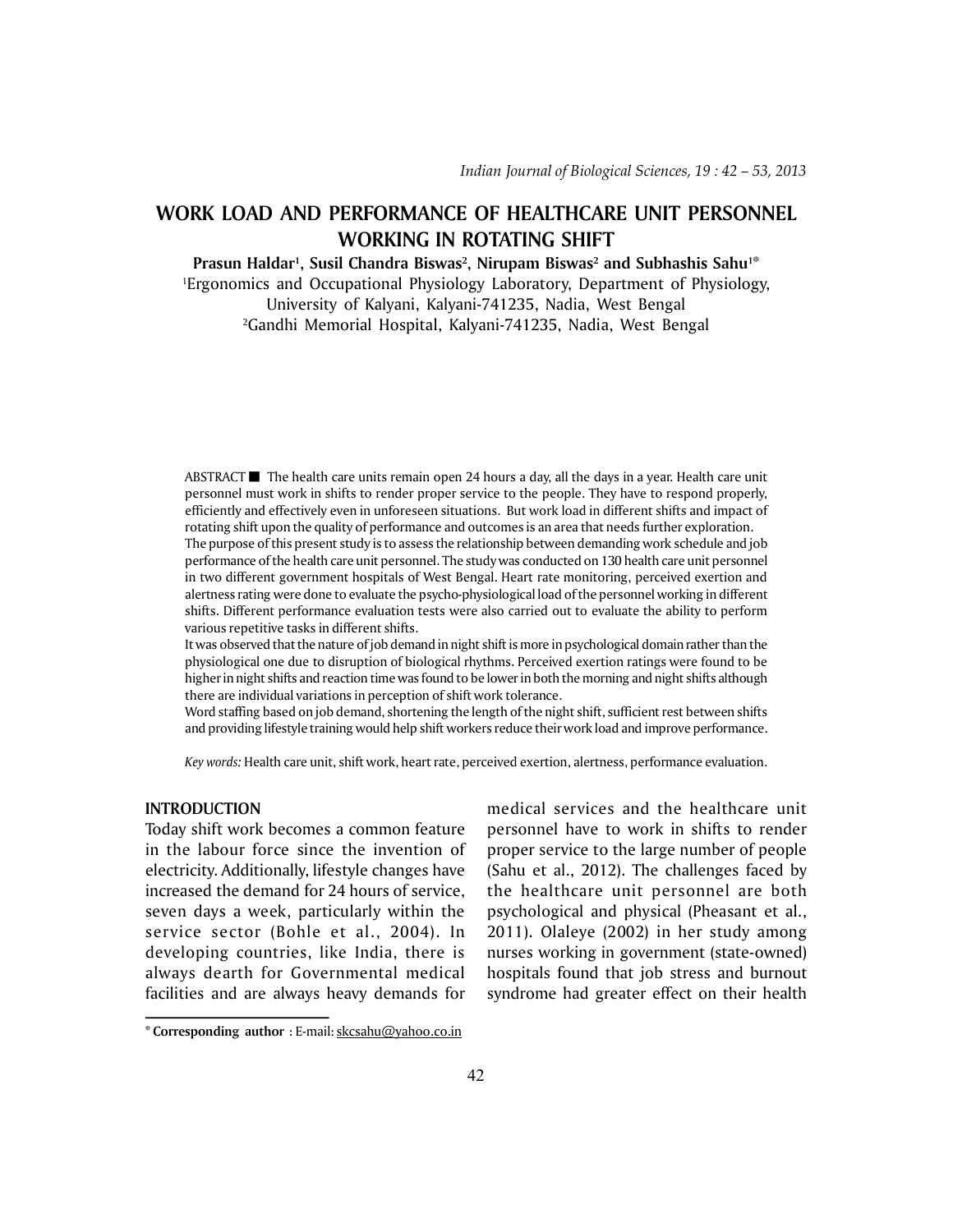and coping ability at work. There are temporal variations of job demand in healthcare units in India (Sahu et al., 2012). Marshall (1980) mentioned that sources of nurses' stress vary with specialization, level in the organization, experience, type of hospital, and type of unit. Occupational or job stress has been found to be negatively related to job satisfaction in nursing. For instance, Achalu (1995) found that nurses that experienced high level of stress were less satisfied with their career, had higher absenteeism rate and significantly less career commitment. Proper and special organization, distribution and co-operative attitude of healthcare unit personnel are required for a better quality healthcare (Mathews, 1990; Sahu, 1997).

Reports from other countries also showed a relationship between job dissatisfaction of nurses due to workload (DHHS, 2004; Aiken et al., 2002). Perceived high job demand has been shown to be associated with job

dissatisfaction, physical and mental exhaustion, staff turnover, and job-related illnesses and injuries (Clarke et al., 2001; Diaz and Carbrera, 1997; McNeese-Smith Nazery, 2001). Meredith et al., 2007 found that ICU nurses have an increased prevalence of Post-Traumatic Stress Disorder symptoms compared with other general nurses.

Various studies were found regarding the mental performance and working shifts among health care sectors. Wilkinson et al. (1975) found that 37% of British physicians thought that the long work hours impaired medical safety. Wu et al. (1991) found that fatigue (related to on-call work) was the second largest reported cause of their own past medical mistakes. Nocera and Khursandi (1998) analyzed (anonymously) self-reported mistakes by anesthesiologists and found that mistakes concerning dosage and control of equipment were due to fatigue. Cooper et al. (1984) made similar findings. Recently, a study on interns on call duty, showed high levels of medical mistakes when senior physicians were closely monitoring interns on call (Landrigan et al., 2004).

Åkerstedt, 2007 reported that altered sleep wake pattern due to shift work and night work affects mental performance especially psychomotor performance, vigilance performance, and cognitive performance (memory, addition, logical reasoning). The present study aimed at evaluating the relationship between rotating work schedule and job performance of the health care unit personnel.

# **METHODS AND MATERIALS**

**Subject:** The study was conducted on 130 health care unit personnelin two different government hospitals of West Bengal. Among 130 health care unit personnel, 72 (26-45 years) were nursing staffs and 58 (21-42 years) were attendant and they have at least two years of experience in the present field. The subjects were free from physical abnormalities and any other chronic diseases. Written consent was taken from the subjects.

## **Questionnaire study:**

Subjects were interviewed by the standard shiftwork questionnaire (Standard Shiftwork Index) (Barton et al., 1993), which sought information about the general biographical facts, sleep and fatigue, health and wellbeing, social and domestic situations, coping against various adverse effects of shift work of the healthcare unit personnel. Seventy nursing staffs completed the questionnaire study and the rest did not cooperate.

# **Physiological parameters:**

*Heart rate:* Resting and working heart rate of the subjects were measured using a Polar heart rate monitor (S810i, Finland). The working heart rates (WHR) of the subjects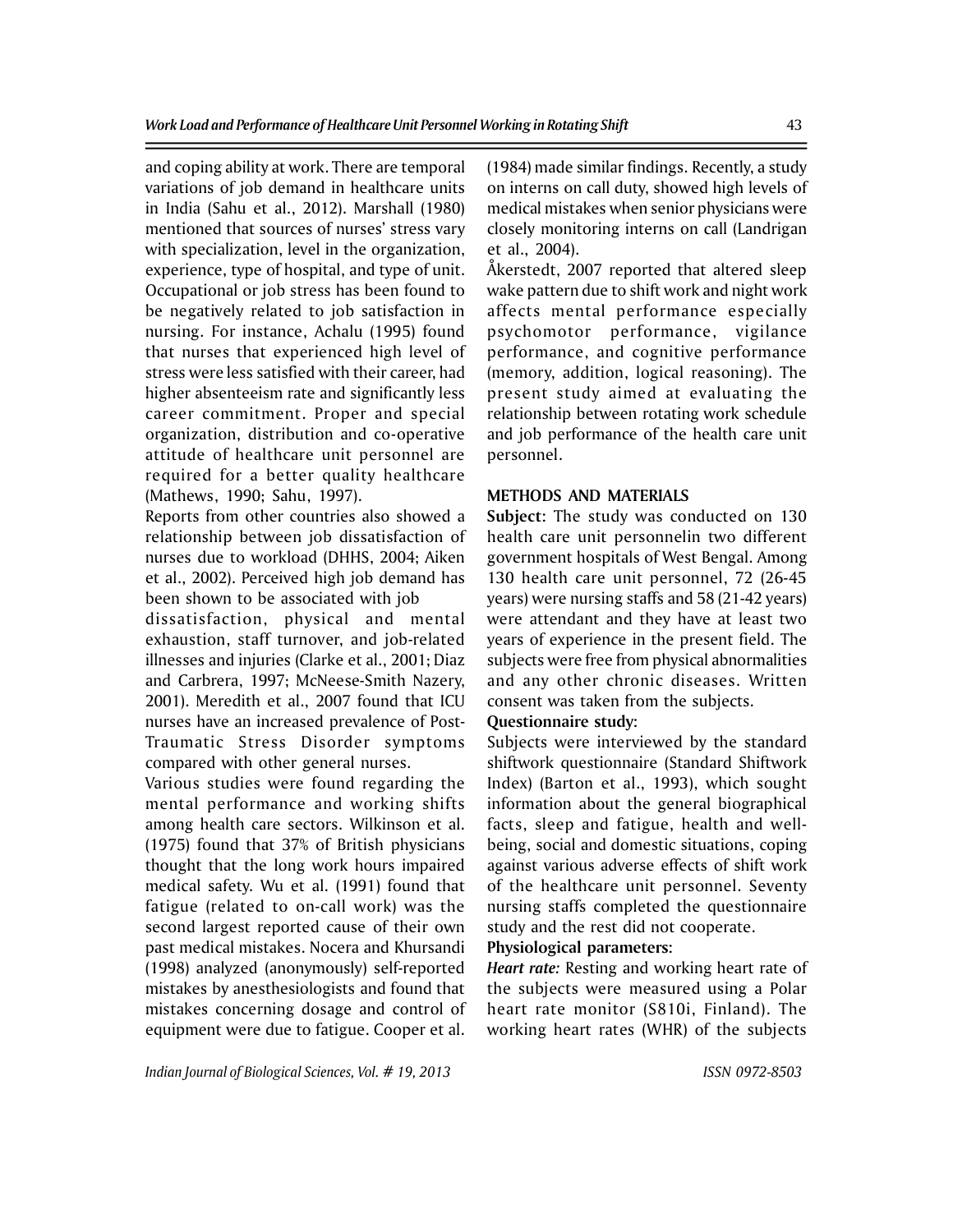were recorded during the actual working conditions and measurements were taken throughout the shifts. Thirty eight staff nurses and thirty special attendants were studied. **Psycho-physiological studies:**

*Perceive exertion rating:* Perceive exertion rating of the staff nurses and special attendants was done on every two hour interval during different shifts according to Borg (1973). Fifty two nursing staffs and forty special attendants completed the procedure.

*Alertness rating:* Subjective alertness was assessed at each two hour interval using a self-reported seven point scale (Hoddes et al., 1973). Fifty two nursing staffs and forty special attendants completed the task.

## **Performance evaluation:**

*Ruler drop test:* Ruler drop test (Davis et al., 2000) was conducted two times in each shift to monitor the changes in reaction time of the healthcare unit personnel. Thirty four nursing staffs and thirty five special attendants were studied.

*Letter cancellation test:* To measure the ability to perform various repetitive tasks in different shifts and the effects of changes in shift on the performance, double letter cancellation test was conducted twice a shift according to

the method of Diller et al. (1974).Thirty four nursing staffs were studied.

*Statistical analysis:* Data were presented in mean±SD. Student's t-test was performed to find the significant differences between the measured parameters for the chosen level of significance  $(p<0.05)$  (Das and Das, 2004). The study was approved by the Board of Research Study of University of Kalyani.

#### **RESULT AND DISCUSSION**

The shift rotates weekly and the nursing staffs generally get four morning shifts (7 a.m. to 1 p.m.), two afternoon shifts (1 p.m. to 8 p.m.) and one day off per week. The nursing personnel have to do three successive night shifts (8 p.m. to 7 a.m.) followed by a day off in an interval of twelve days. On an average they have four days off per month. The nursing staffs generally informed two to three days prior to shift rotation by the authority. The shift timing of the special attendants is similar as that of the nursing staffs. The special attendants are recruited in different shifts according to the need of the patient party and have no fixed day off. They are paid on a daily basis and are not paid in days off.

|                                           | <b>None</b> | Not very | A fair | Quite a lot | Complete |
|-------------------------------------------|-------------|----------|--------|-------------|----------|
|                                           |             | much     | amount |             |          |
| 1. To what extent do you feel you         |             |          |        |             |          |
| have control over the specific            | 5.7         | 25.7     | 42.9   | 20.0        | 5.7      |
| shift that you work?                      |             |          |        |             |          |
| 2. To what extent do you feel you         |             |          |        |             |          |
| have control of the specific start<br>0.0 |             | 34.3     | 37.1   | 17.1        | 11.4     |
| and finish times of the shifts you        |             |          |        |             |          |
| work?                                     |             |          |        |             |          |

**Table: 1-**Percent of data of nursing staffs (N=70) according to Standard Shiftwork Index (SSI) questionnaire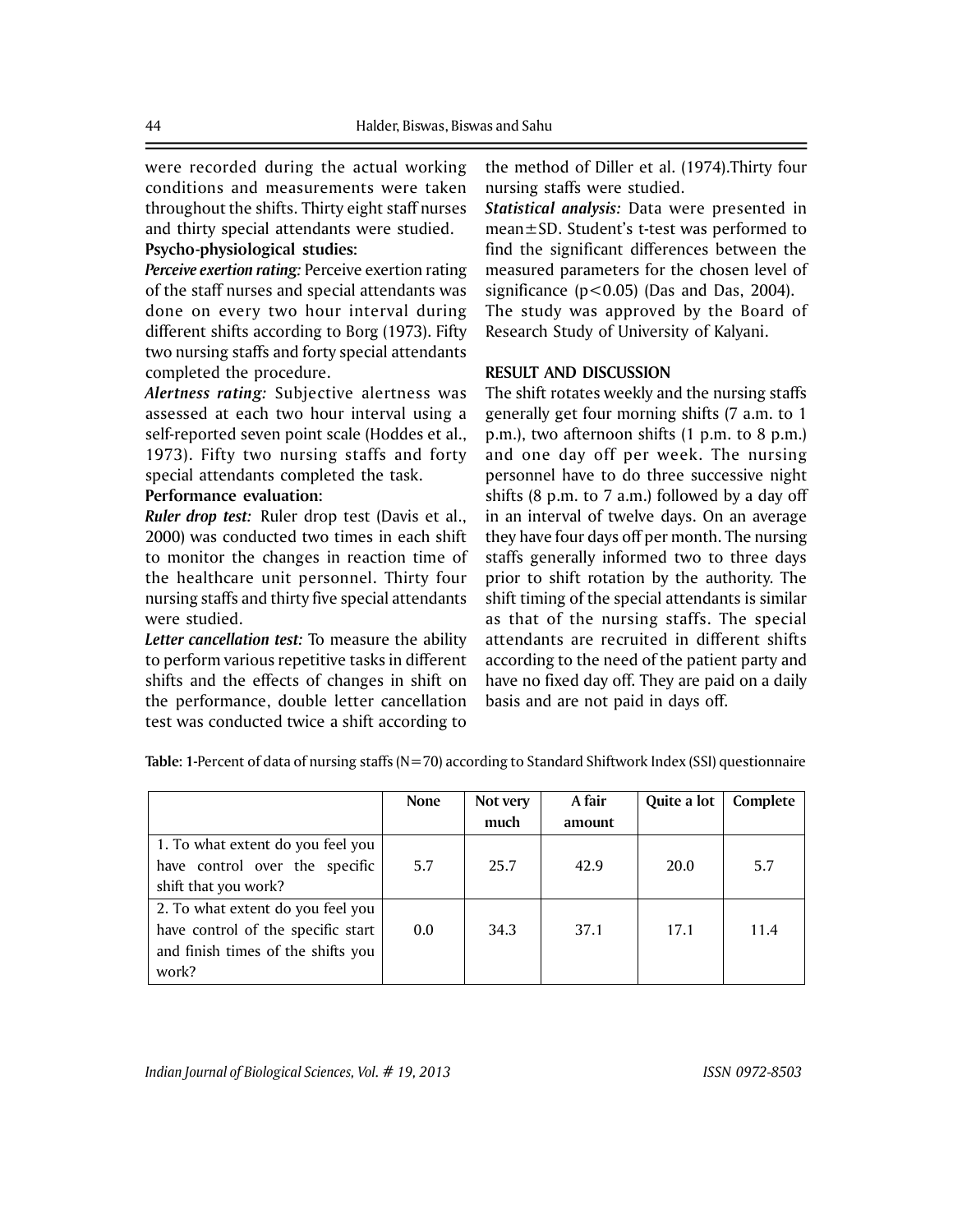$\equiv$ 

|                                                 | None             | Not very<br>much | A fair<br>amount | Quite a lot | Complete         |
|-------------------------------------------------|------------------|------------------|------------------|-------------|------------------|
| 3. How do you feel about the                    | Nowhere          | Could do         | Could do         | Get the     | Get              |
| amount of sleep you normally                    | near             | with a           | with a bit       | right       | plenty           |
| get?                                            | enough           | lot more         | more             | amount      |                  |
| (a) Between successive morning<br>shifts        | 8.6              | 14.3             | 31.4             | 45.7        | 0.0              |
| (b) Between successive afternoon<br>shifts      | 0.0              | 0.0              | 28.6             | 71.4        | 0.0              |
| (c) Between<br>successive<br>night<br>shifts    | $\frac{1}{51.4}$ | 25.7             | 22.9             | 0.0         | 0.0              |
| (d) Between successive days off                 | 0.0              | 0.0              | 0.0              | 65.7        | 34.3             |
| 4. How well do you normally                     | Extremely        | Quite            | Moderately       | Quite well  | Extremely        |
| sleep?                                          | badly            | badly            | well             |             | well             |
| (a) Between successive morning<br>shifts        | 0.0              | 5.7              | 48.6             | 45.7        | 0.0              |
| (b) Between successive afternoon<br>shifts      | 0.0              | 0.0              | 17.1             | 57.1        | 25.7             |
| (c) Between<br>successive<br>night<br>shifts    | 20.0             | 54.3             | 25.7             | 0.0         | 0.0              |
| (d) Between successive days off                 | 0.0              | 0.0              | 20.0             | 20.0        | 60.0             |
| 5. How rested do you normally                   | Definitely       | Not very         | Moderately       | Quite       | Extremely        |
| feel after sleep?                               | not              | rested           | rested           | rested      | rested           |
|                                                 | rested           |                  |                  |             |                  |
| (a) Between successive morning<br>shifts        | 0.0              | 25.7             | 54.3             | 20.0        | 0.0              |
| (b) Between successive afternoon<br>shifts      | 0.0              | 0.0              | 57.1             | 42.9        | 0.0              |
| (c) Between<br>night<br>successive<br>shifts    | 0.0              | 71.4             | 28.6             | 0.0         | 0.0              |
| (d) Between successive days off                 | 0.0              | 0.0              | 34.3             | 51.4        | 14.3             |
| 6. Do you have difficulty in falling<br>asleep? | Almost<br>never  | Rarely           | Sometimes        | Frequently  | Almost<br>always |
| (a) Between successive morning                  | 5.7              | 20.0             | 40.0             | 34.3        | 0.0              |
| shifts                                          |                  |                  |                  |             |                  |
| (b)Between successive afternoon<br>shifts       | 51.4             | 17.1             | 31.4             | 0.0         | 0.0              |
| (c)Between successive night shifts              | 0.0              | 2.9              | 22.9             | 60.0        | 14.3             |
| (d)Between successive days off                  | 62.9             | 25.7             | 11.4             | 0.0         | 0.0              |
| 7. Do you ever feel tired on                    |                  |                  |                  |             |                  |
| (a) Morning shifts                              | 0.0              | 8.6              | 37.1             | 48.6        | 5.7              |
| (b)Afternoon shifts                             | 28.6             | 14.3             | 17.1             | 40.0        | 0.0              |
| $(c)$ Night shifts                              | 0.0              | 0.0              | 0.0              | 82.9        | 17.1             |
| $(d)$ Days off                                  | 37.1             | 28.6             | 31.4             | 2.9         | 0.0              |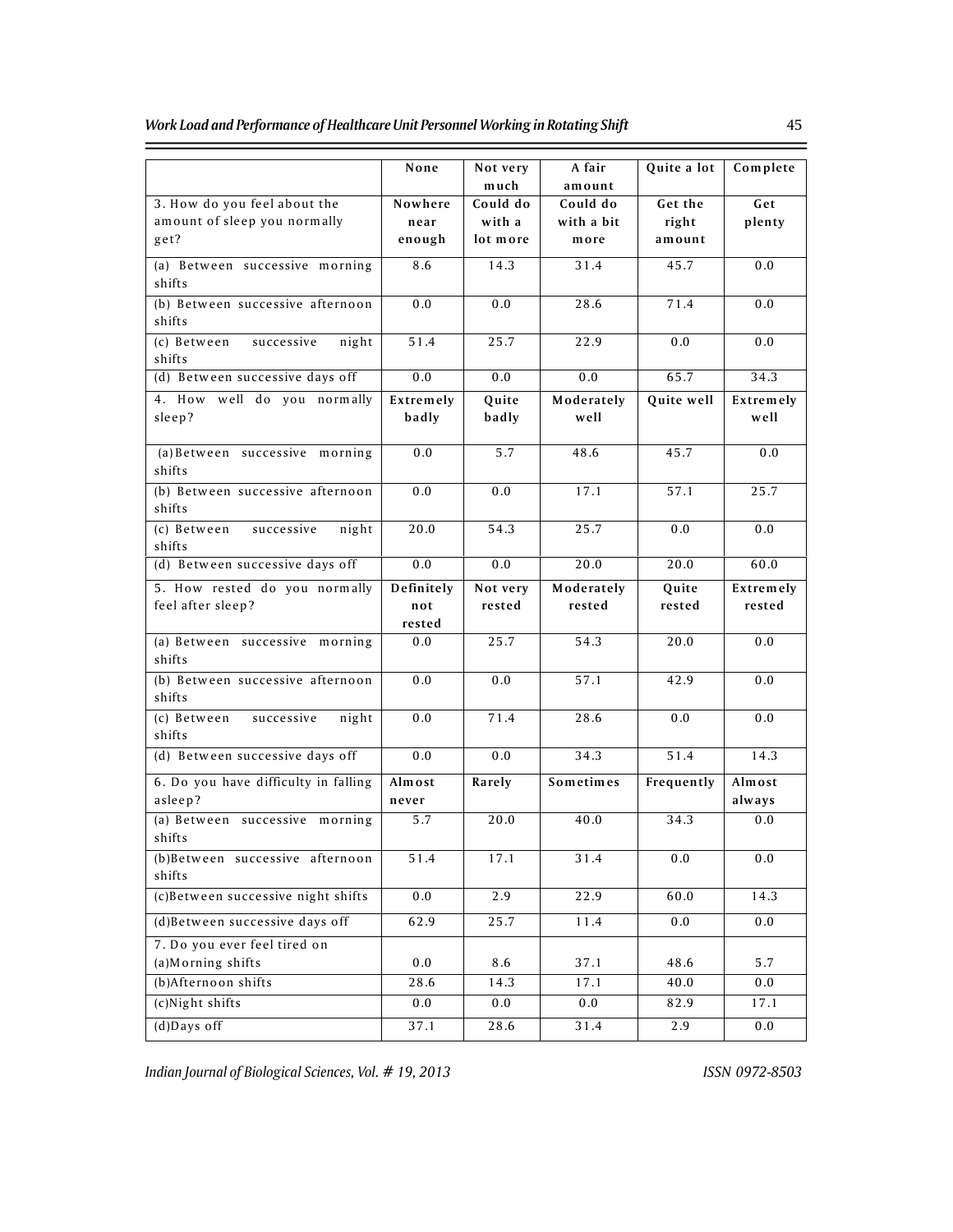| Heart Rate  | Morning Shift   | Afternoon Shift | Night Shift     |
|-------------|-----------------|-----------------|-----------------|
| (Beats/min) | $(N=12)$        | $(N=14)$        | $(N=12)$        |
| ${}_{<}90$  | $44.4 \pm 6.27$ | $49.7 \pm 5.12$ | $58.3 \pm 5.65$ |
| 90-110      | $28.2 \pm 4.29$ | $25.0 \pm 6.08$ | $24.4 \pm 4.76$ |
| 111-130     | $19.0 \pm 4.56$ | $18.4 \pm 4.30$ | $12.2 \pm 3.25$ |
| >130        | $8.4 \pm 2.82$  | $6.9 \pm 3.95$  | $5.1 \pm 1.19$  |

**Table: 2**-Classification of working heart rate of total working hours (%) in different shifts of staff nurses

(Data were represented in mean $\pm$ SD)

| Table: 3- Classification of working heart rate of total working hours (%) in different shifts special attendants. |  |  |
|-------------------------------------------------------------------------------------------------------------------|--|--|
|-------------------------------------------------------------------------------------------------------------------|--|--|

| Heart Rate  | Morning Shift   | Afternoon Shift | Night Shift     |
|-------------|-----------------|-----------------|-----------------|
| (beats/min) | $(N=10)$        | $(N=10)$        | $(N=10)$        |
| <90         | $26.4 \pm 4.26$ | $38.5 \pm 5.83$ | $59.9 \pm 8.34$ |
| 90-110      | $31.9 \pm 4.95$ | $30.0 \pm 6.81$ | $21.8 \pm 5.57$ |
| 111-130     | $28.1 \pm 5.37$ | $21.8 \pm 3.98$ | $14.5 \pm 3.67$ |
| >130        | $13.6 \pm 3.20$ | $9.7 \pm 3.02$  | $3.8 \pm 1.42$  |

(Data were represented in mean±SD)

Table: 2 and 3 represents the percentage of total working hours in different heart rate intervals of staff nurses and special attendants respectively. Result shows that physical work load was more in morning and afternoon shifts in comparison with night shifts for both staff nurses and special attendants which also reflect the findings of the questionnaire study. Nicoletti et al. (2013) found that work pulse (average increase of heart rate over resting heart rate) was lower during night (27 bpm) compared to day shifts (34 bpm; p < 0.01). The WHR data indicated a moderate cardiac stress level throughout the shifts (Chen et al., 2011). Sahu et al. (2012) reported that the most challenging tasks for the special attendants were lifting of patients as most of the adult patients were over 50 kg of body weight. Nurses also have to perform activities like patients transfer from bed to bed, talk to patients' party and these activities were more frequent in the morning and afternoon shifts than that of night shift.

Nursing personnel have a high prevalence of occupational over-exertion injuries related to patient transfers (Engkvist et al., 2000, 2001; Goldman et al., 2000; Retsas and Pinikahaba, 2000).

Much research on stress claims that job stress stems from the nature of nursing work. This includes many factors such as lack of guidance and consultation, heavy workload, role conflict and ambiguity, and so forth (Ratliff, 1988; Cherniss, 1980; Anderson et al., 1996; Marshall, 1980).

Table: 4 and 5 reveals the perceived exertion and alertness of the healthcare unit personnel. Perceived exertion of the health care unit personnel were found to be the highest in the night shift and lowest in the afternoon shift. Sahu et al. (2012) also reported similar kind of findings. High levels of job stress contribute to a decrease in perceived worker productivity (AbuAlRub, 2004; Weyers et al., 2006). Alertness of the healthcare unit personnel was also found to be lower in night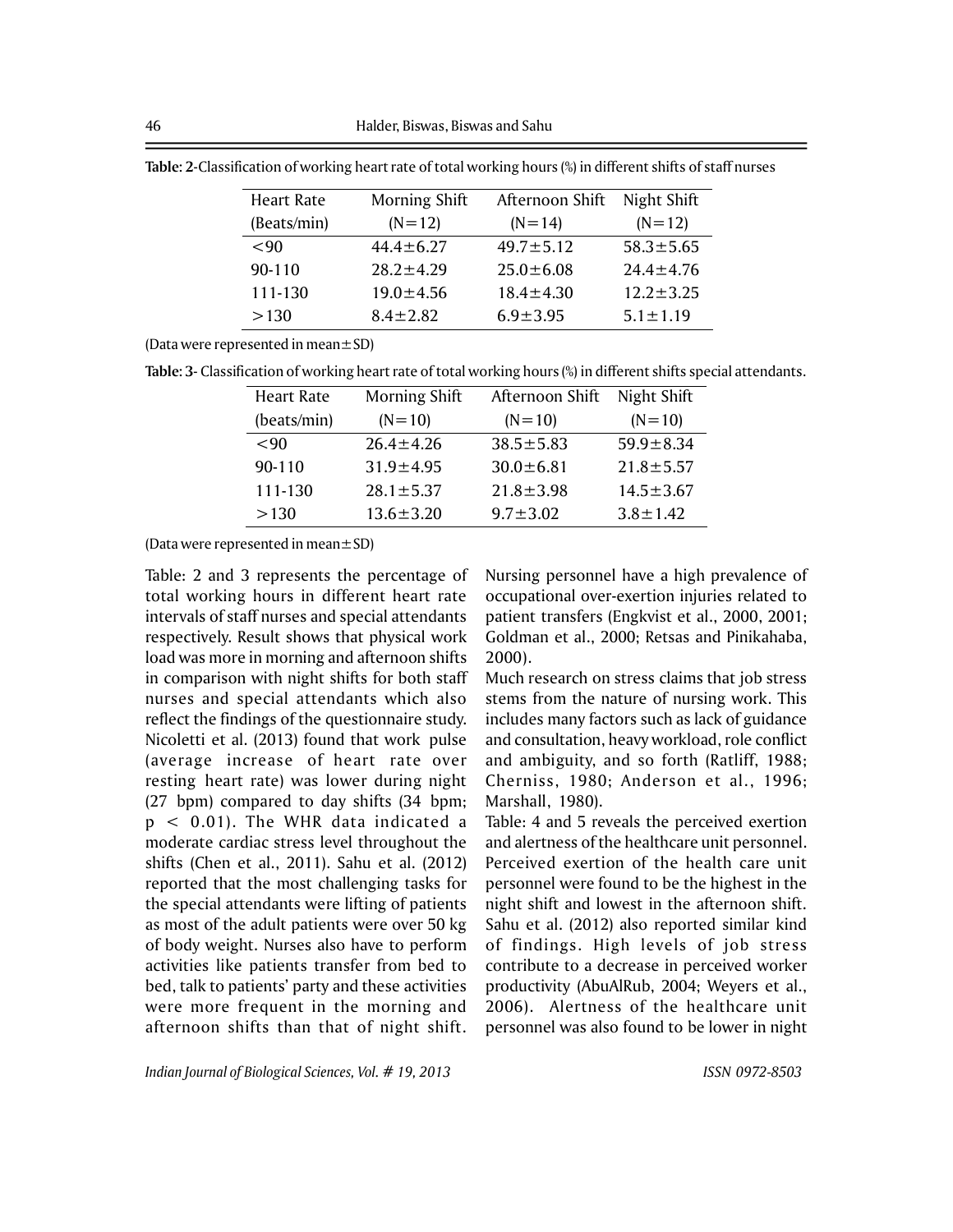shift than that of the morning and afternoon shift. The alertness score was  $3.93 \pm 1.59$  and  $3.5 \pm 1.05$  for staff nurses and special attendants respectively in night shift. According to Hoddes et al. (1973) a result of 3-7 may indicate that one could be suffering from a lack of sleep. So, getting a better nights rest could improve his level of alertness and day to day performance. Natale and Cicogna (1996) reported that alertness derives from the interaction of circadian (body temperature) and homeostatic (sleep-wake cycle) processes. Table: 6, showed that there was a high significant difference (p<0.0001) in mean score of both perceived exertion and alertness between afternoon and night shifts among staff nurses. High significant difference was also found in the mean score of alertness between afternoon and night shifts (p<0.001) of special attendants and between morning and night shifts  $(p<0.001)$  of nurses.

| Table: 4-Perceived exertion rating of the staff nurses and special attendants in different shifts |  |  |  |
|---------------------------------------------------------------------------------------------------|--|--|--|
|                                                                                                   |  |  |  |

|           | <b>Staff Nurse</b> |           |                                                                                                 | Special Attendant |                   |             |
|-----------|--------------------|-----------|-------------------------------------------------------------------------------------------------|-------------------|-------------------|-------------|
|           | Morning            | Afternoon | Night Shift                                                                                     |                   | Morning Afternoon | Night Shift |
| Perceived | Shift              | Shift     | $(N=14)$                                                                                        | Shift             | Shift             | $(N=10)$    |
| Exertion  | $(N=16)$           | $(N=22)$  |                                                                                                 | $(N=12)$          | $(N=18)$          |             |
|           |                    |           | $13.9 \pm 3.23$ $10.6 \pm 2.85$ $15.8 \pm 3.12$ $12.3 \pm 3.65$ $10.8 \pm 3.08$ $13.9 \pm 2.43$ |                   |                   |             |

(Data were represented in mean $\pm$ SD)

**Table: 5**-Alertness rating of the staff nurses and special attendants in different shifts

|           | <b>Staff Nurse</b> |                |                | Special Attendant |               |                |
|-----------|--------------------|----------------|----------------|-------------------|---------------|----------------|
|           | Morning            | Afternoon      | Night          | Morning           | Afternoon     | Night          |
| Alertness | Shift              | <b>Shift</b>   | Shift          | <b>Shift</b>      | <b>Shift</b>  | Shift          |
|           | $(N=16)$           | $(N=22)$       | $(N=14)$       | $(N=12)$          | $(N=18)$      | $(N=10)$       |
|           | $2.1 \pm 0.96$     | $1.6 \pm 0.68$ | $3.9 \pm 1.59$ | $1.8 \pm 0.71$    | $1.4\pm 0.52$ | $3.5 \pm 1.05$ |

(Data were represented in mean $\pm$ SD)

**Table: 6**- Statistical analysis of Perceived Exertion and Alertness of staff nurses and special attendants in different shifts

|                    | <b>Staff Nurse</b> |                   |                  | <b>Special Attendant</b> |                   |          |
|--------------------|--------------------|-------------------|------------------|--------------------------|-------------------|----------|
|                    | MS vs AS           | MS vs NS AS vs NS |                  |                          | MS vs AS MS vs NS | AS vs NS |
| Perceived Exertion | p<0.01             | $NS^*$            | $p < 0.0001$ NS* |                          | $NS^*$            | p<0.05   |
| Alertness          | $NS^*$             | p<0.001           | $p<0.0001$ NS*   |                          | p<0.01            | p<0.001  |

(MS=Morning Shift, AS=Afternoon Shift, NS=Night Shift, NS\*=Not Significant)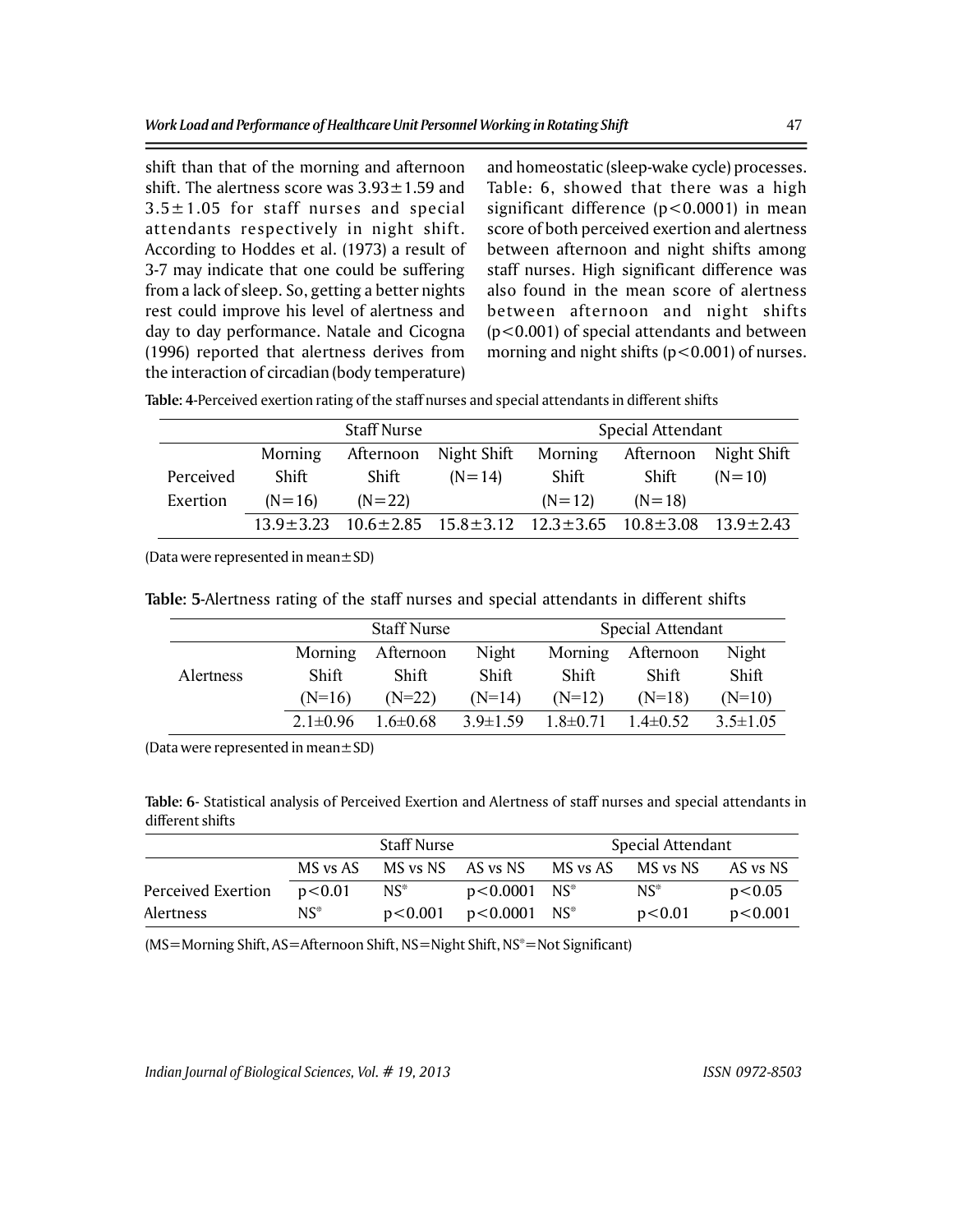|                 | labic. 7 - Reaction thile of the stan hurses in unicrent silits |                     |                      |
|-----------------|-----------------------------------------------------------------|---------------------|----------------------|
| Ruler Drop Test | Morning Shift                                                   | Afternoon Shift     | Night Shift $(N=10)$ |
|                 | $(N=14)$                                                        | $(N=10)$            | (Reaction time in    |
|                 | (Reaction time in                                               | (Reaction time in   | sec)                 |
|                 | sec)                                                            | sec)                |                      |
| Early hour      | $0.1816 \pm 0.0127$                                             | $0.1569 \pm 0.0140$ | $0.1743 \pm 0.0116$  |
| Late hour       | $0.1519 \pm 0.0131$                                             | $0.1659 \pm 0.0146$ | $0.2047 \pm 0.0137$  |

**Table: 7**- Reaction time of the staff nurses in different shifts

(Data were represented in mean±SD)

**Table: 8**- Reaction time of the special attendants in different shifts

| Ruler Drop Test | Morning Shift       | Afternoon Shift        | Night Shift $(N=8)$ |
|-----------------|---------------------|------------------------|---------------------|
|                 | $(N=12)$            | $(N=15)$               | (Reaction time in   |
|                 | (Reaction time in   | (Reaction time in sec) | sec)                |
|                 | sec)                |                        |                     |
| Early hour      | $0.1706 \pm 0.0145$ | $0.1615 \pm 0.0155$    | $0.1820 \pm 0.0216$ |
| Late hour       | $0.1568 \pm 0.0156$ | $0.168 \pm 0.0090$     | $0.2154 \pm 0.0129$ |
|                 |                     |                        |                     |

(Data were represented in mean±SD)

|                   | Early mornig shift | Early afternoon shift | Early night shift |
|-------------------|--------------------|-----------------------|-------------------|
|                   | VS                 | VS                    | VS                |
|                   | late morning shift | late afternoon shift  | late night shift  |
| Nursing staff     | p < 0.0001         | <b>NS</b>             | p < 0.0001        |
| Special Attendant | NS.                | NS.                   | p<0.05            |
|                   |                    |                       |                   |

(NS-Not Significant)

Table: 7 and 8 represents the reaction time of staff nurses and special attendants respectively. Data in both the tables reveals that the reaction was most severe in late night shifts. Statistical analysis revealed that for staff nurses the time taken to respond to ruler drop test was significantly higher  $(p<0.0001)$ in early hour in comparison with late hour in both morning and night shifts. For special attendants significant (p<0.05) difference was found only between early and late night shift. In early studies the forenoon was thought to be the optimum time for mental performance (Laird, 1925). Other research groups demonstrated higher daytime performance with lower levels in the morning and evening for reaction time and computation speed (Poppel et al., 1970; Wever, 1979).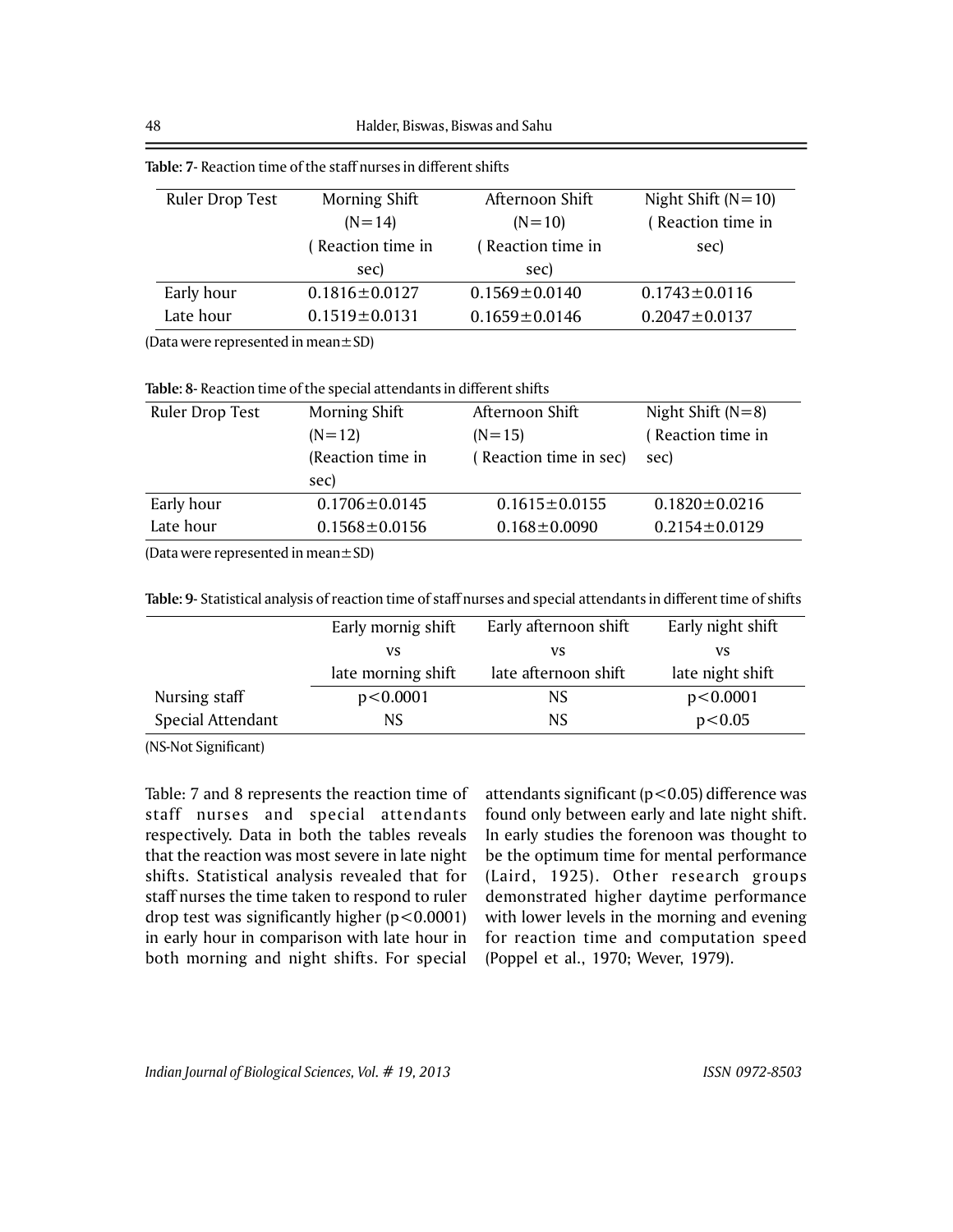



**Figure: 2-** Number of letters missed by the staff nurses in different shifts during letter cancellation test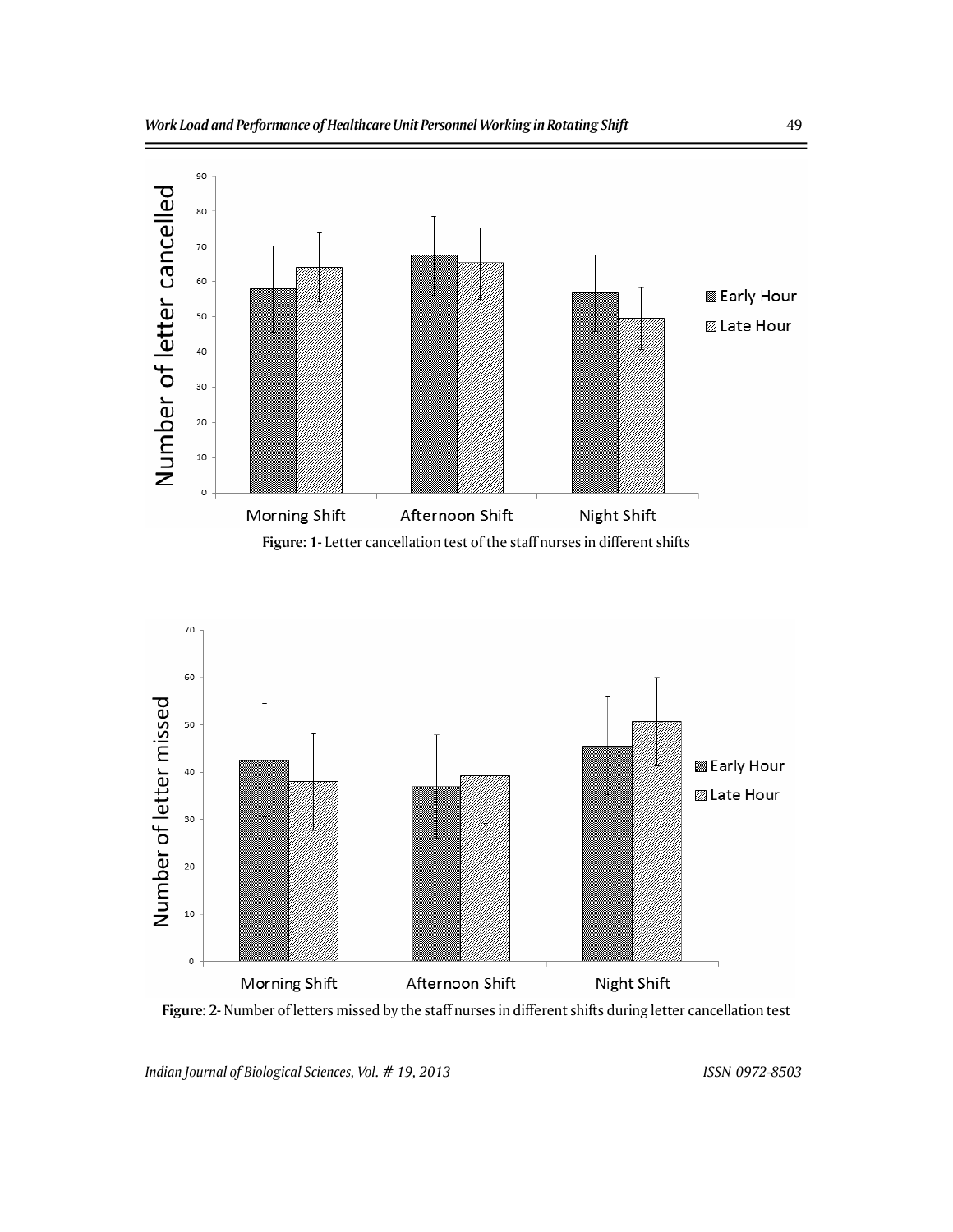

**Figure: 3-** Number of errors caused by the staff nurses in different shifts during letter cancellation test

|      | Table: 10- Statistical analysis of the errors caused by the staff nurses in different shifts during letter cancellation |  |  |
|------|-------------------------------------------------------------------------------------------------------------------------|--|--|
| test |                                                                                                                         |  |  |

|               | Early mornig shift | Early afternoon shift | Early night shift |
|---------------|--------------------|-----------------------|-------------------|
|               | vs                 | VS                    | VS                |
|               | late morning shift | late afternoon shift  | late night shift  |
| Nursing staff | p<0.01             | NS.                   | p<0.01            |
|               |                    |                       |                   |

(NS-Not Significant)

The Double Letter Cancellation Test (DLCT) is used to evaluate the presence and severity of visual scanning deficits of the health care unit personnel. The more the score the better is the performance i.e. the ability to perform various repetitive tasks is better in the respective shifts. Result showed that the mean score was maximum  $(67.3 \pm 11.20$  and  $65.1 \pm 10.22$  in early and late hour respectively) in the afternoon shiftand minimum  $(56.6 \pm 10.88$  and  $49.4 \pm 8.85$  in early and late hour respectively) in the night shift.Number of missed letter was highest  $(50.7 \pm 9.29)$  in

the late night shift and errors caused by the staff nurses during letter cancellation test were higher in both late night shift  $(5.9 \pm 2.60)$ and early morning shift  $(4.4 \pm 2.06)$ . Statistical analysis showed that there was a significant difference in the errors caused by the staff nurses during letter cancellation test  $(p<0.01)$ in early hour in comparison with late hour in both morning and night shifts. Kleitman (1933) found that in simple repetitive tasks like card dealing performance was higher in daytime in comparison with the morning and evening. Colquhoun and his group (1971)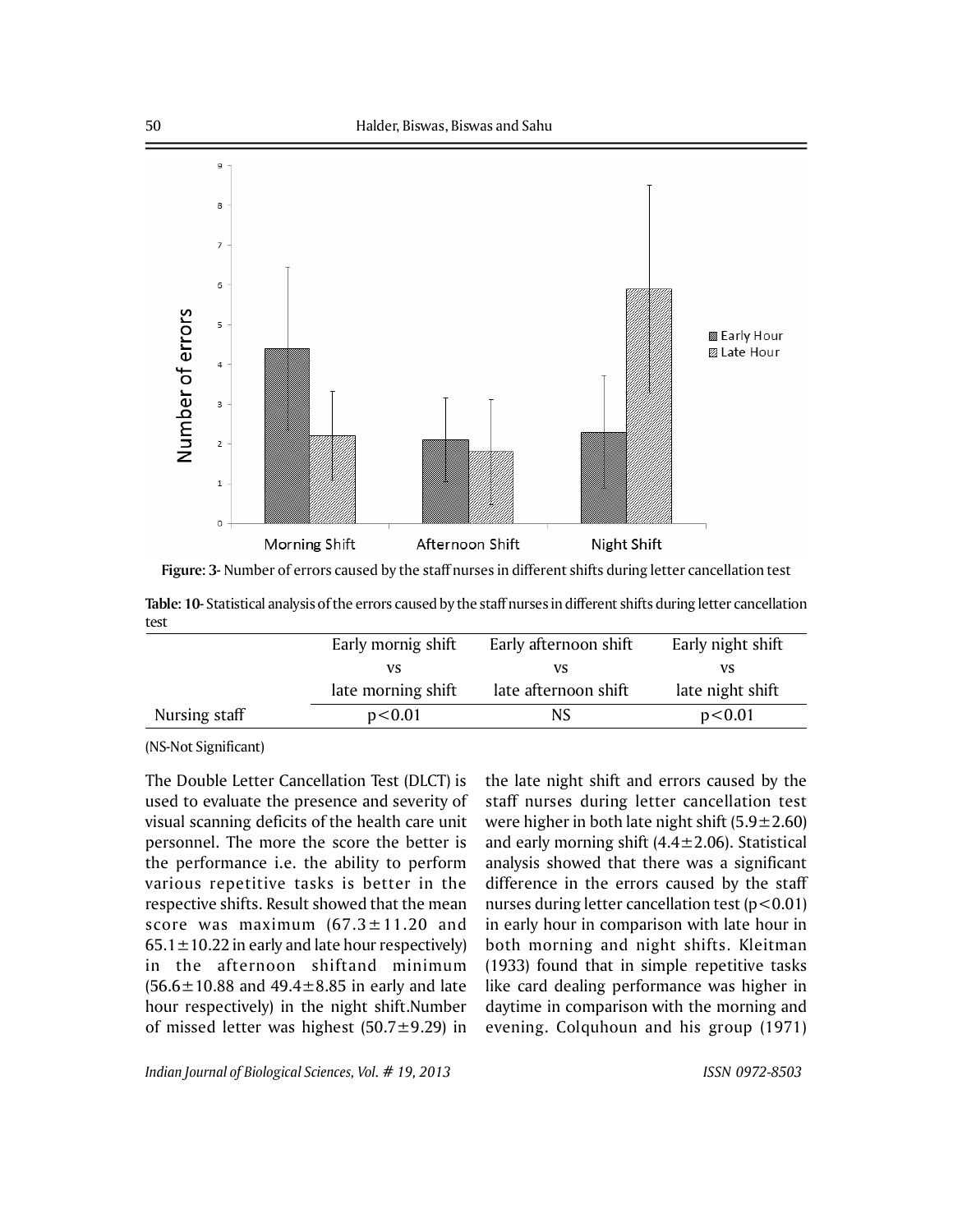developed this research into more performance tasks-visual search, logical reasoning, and digit symbol substitution.

Though in real shift work situations performance changes have been less pronounced (Åkerstedt, 2007) but the result of the letter cancellation test suggest impairments in cognitive performance among nursing staffs in the early morning and late night shift. This is a major area of concern which may ultimately lead to mistake and patients' safety would be compromised.

#### **CONCLUSION**

There were temporal variations of job demand in healthcare unit. Though time duration was shorter in comparison with night shift but physiological work demand was more in the morning and afternoon shifts. The nature of job demand in night shift is more in psychological domain rather than the physiological one due to disruption of biological rhythms. Alertness and Performance of the healthcare unit personnel were most affected in the late night shift as well as in the early part of the morning shift.

#### **RECOMMENDATION**

In view of the findings of the above study it can be said that the length of the shift particularly night shift should be minimized and a brief period of rest within a shift may assist allay exertion and improve alertness of the healthcare unit personnel. This will in turn demand recruitment of more staffs and proper patient-staff ratio can be maintained which will eliminate the problem of understaffing that is one of the reason to deteriorate both quality and output of medical services. Proper counselling and lifestyle training may help the personnel to cope up with the increased job demand and improve performance.

# **ACKNOWLEDGEMENT**

The authors are indebted to all the healthcare unit personnel who volunteered for the study. The study was financially supported by University Research Scholarship (University of Kalyani) of Mr. Prasun Haldar. Dr. S Sahu acknowledges the financial support by DST PURSE Programme (Govt. of India) of University of Kalyani, in this study.

# **CONFLICT OF INTEREST**

None

### **REFERENCE**

- AbuAlRub RF (2004). Job stress, job performance, and social support among hospital nurses. J Nurs Scholar, 36: 73-78.
- Achulu E (1995). "Occupational Stress: Your Job can be dangerous to your health." Nigeria Sch Hlth J, 8: 46-49.
- Aiken LA, Clarke SP, Sloane DM, Sochalski J, Silber JH (2002). Hospital nurse staffing and patient mortality, nurse burnout, and job dissatisfaction. JAMA, 16: 1987-93.
- Åkerstedt T (2007). Altered sleep/wake patterns and mental performance. Physiol Behav, 90: 209–18.
- Anderson W, Cooper C, Willmott M (1996). Sources of Stress in the National Health Services: a comparison of seven occupational groups. Work Str, 10: 88-95.
- Barton J, Folkard S, Smith LR, Spelten ER, Totterdell PA (1993). Standard Shiftwork Index Manual. The University of Sheffield, Sheffield. pp. 25.
- Bohle P, Quinlan M, Kennedy D, Williamson A (2004).Working hours, work-life conflict and health in precarious and "permanent" employment. Revista De Saude Publica, 38: 19- 24.
- Borg GAV (1973). Perceived exertion: A note on history and methods. Med Sci Sports, 5: 90-95.
- Chen J, Davis LS, Davis KG, Pan W, Daraiseh NM (2011). Physiological and behavioural response patterns at work among hospital nurses. J Nurs Manag, 19: 57-68.
- Cherniss C (1980). Staff Burnout. Beverly Hills (CA): Sage Publication Inc.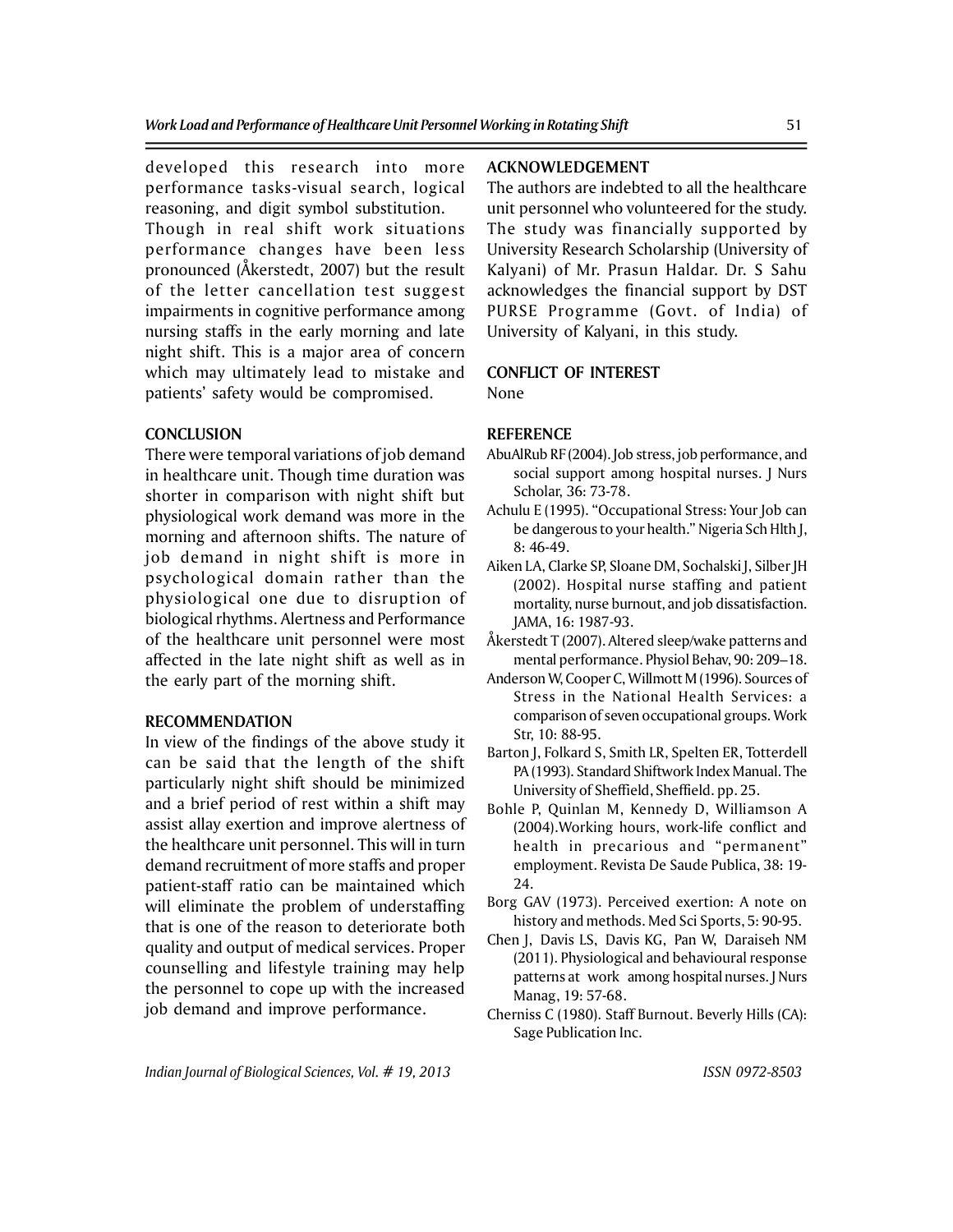- Clarke SP, Sloane DM, Aiken LH (2001). The effects of hospital staffing and organizational climate on needle stick injuries to nurses. Am J Pub Hlth, 92: 1115-19.
- Colquhoun WP (1971). Circadian variations in mental efficiency, in Biological rhythms and human performance.In: Colquhoun WP, ed. London Academic Press, pp. 39–107.
- Cooper JB, Newbower RS, Kitz, RJ (1984). An analysis of major errors and equipment failures in anesthesia management: considerations for prevention and detection. Anesthesiology, 60:34– 42.
- Das D, Das A (2004).Statistics in Biology and Psychology.4th ed. Academic Publishers.Calcutta. pp. 367.
- Davis B, Bull R, Roscoe RD (2000). Physical Education and the study of sport*.*4th ed. Harcourt, Spain, pp. 130.
- Diaz RI, Carbrera DD (1997). Safety climate and attitude as evaluation measures of organizational safety. Accidents Annals Prev, 29: 643-50.
- Diller L, Ben-Yishay Y, Gerstman LJ, Goodin R, Gordon W, Weinberg J (1974). Studies in scanning behavior in hemiplegia. Rehabilitation Monograph No. 50, Studies in cognition and rehabilitation in hemiplegia. New York: New York University Medical Center, Institute of Rehabilitation Medicine.
- Division of Nursing, Bureau of Health Professions, Health Resources and Services Administration (DHHS). The registered nurse population: findings from the national sample survey of registered nurses. Available at: http://bhpr.hrsa. gov/ healthworkforce.rnsurvey (accessed 15 February 2004).
- Engkvist I-L, Kjellberg A, Wigaeus Hjelm E, Hagberg M, Menckel E, Ekenvall, L (2001). Back injuries among nursing personnel-identification of work conditions with cluster analysis. Safety Sci, 37: 1–18.
- Engkvist I-L, Wigaeus Hjelm E, Hagberg M, Menckel E, Ekenvall L ( 2000). Risk factors for reported over-exertion back injuries among female nursing personnel. Epidemiology, 11: 519–22.
- Goldman RH, Jarrard MR, Kim R, Loomis S, Atkins EH (2000). Prioritizing back injury risk in hospital

employees: application and comparison of different injury rates. JOEM, 42: 645–52.

- Hoddes E, Zarcone V, Smythe H, Phillips R, Dement WC (1973). Quantification of sleepiness: a new approach. Psychophysiology, 10: 431–36.
- Kleitman N (1933). Studies on the physiology of sleep. VIII. Diurnal Variation in Performance. Am J Physiol, 104: 449–56.
- Laird DA (1925).Relative performance of college students as conditioned by time of day and day of week. J ExpPsychol, 8: 50–63.
- Landrigan CP, Rothschild JM, Cronin JW, Kaushal R, Burdick E, Katz, JT (2004). Effect of reducing interns' work hours on serious medical errors in intensive care units. N Engl J Med, 351:1838–48.
- Marshall, J. (1980). Stress among nurses. In: Ceoper CL, Marshall J, ed. White collar and professional stress. Chichester: Wiley.
- Mathews A (1990). In charge of the ward. UK: Blackwell Scientific Publications.
- McNeese-Smith DK, Nazery M (2001). A nursing shortage: building organizational commitment among nurses: practitioner application. J Healthcare Mngmt, 46: 173-87.
- Natale V, Cicogna PC (1996). Circadian regulation of subjective alertness in morning and evening type.PersIndiv Differ, 20: 491-97.
- Nicoletti C, Spengler CM, Läubli T(2013). Physical workload, trapezius muscle activity, and neck pain in nurses' night and day shifts: A physiological evaluation. Appl Ergon., pii: S0003- 6870(13)00208-1. doi: 10.1016/ j.apergo.2013.09.016.
- Nocera A, Khursandi DS (1998). Doctors' working hours: can the medical profession afford to let the courts decide what is reasonable? Med J Aust, 168:616–18.
- Olaleye BA (2002). Psycho-Social Effects of Job Stress and Burn-out Syndrome Among Nurses in State-Owned Hospitals in Oyo State. M.S.W. Project, (Unpublished) University of Ibadan, Nigeria.
- Pheasant S, Holmes D, Stubbs D (2011). Back pain in nurses: some ergonomic studies. In: Contemporary Ergonomics. Lovesey EJ, ed. London: Taylor and Francis.
- Poppel E, Aschoff JC, Giedke H (1970). Circadian variations in choice reaction time. Z Exp Angew